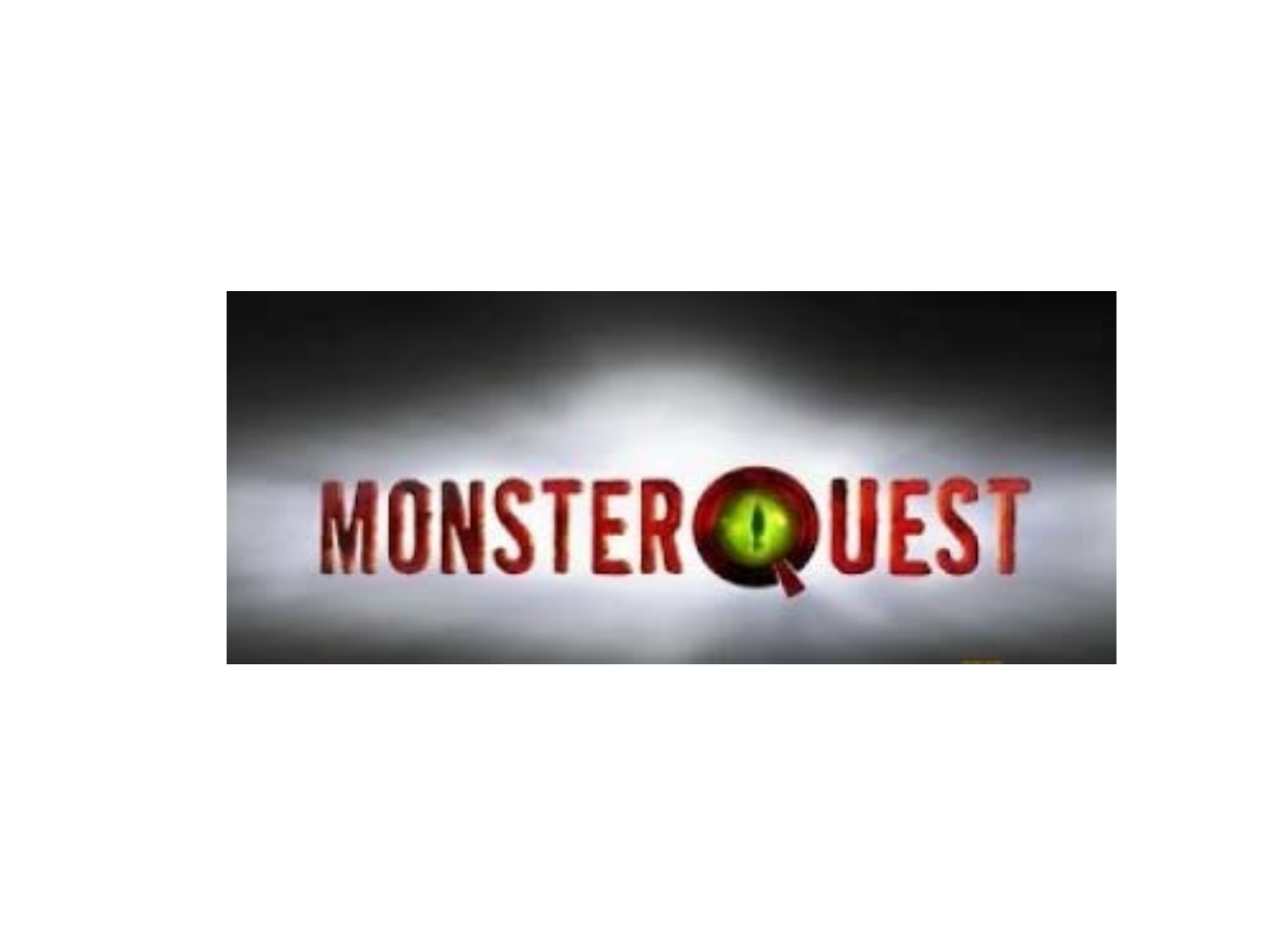

### Retail Program Standards Funding Opportunities & "Speed Dating" Session

Cathy Hosman & Pete Salsbury Office of Partnerships (OP) Center for Food Safety & Applied Nutrition (CFSAN)

June 11, 2018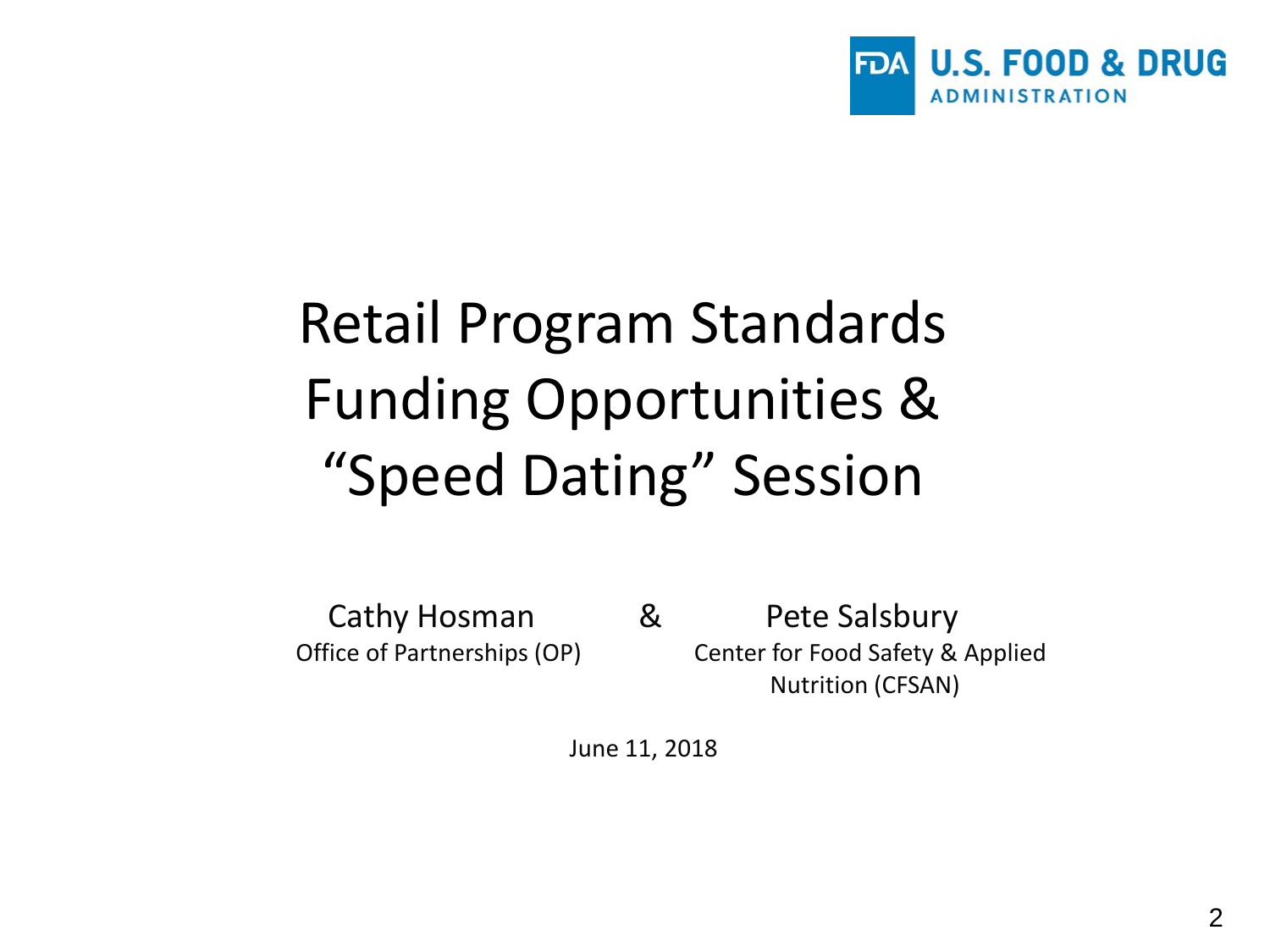

# **Objectives**

#### Available Retail Funding - Fall 2018

- Office of Partnerships
	- Retail Association Cooperative Agreement with the Association of Food & Drug Officials (AFDO)
- Center for Foods & Applied Nutrition
	- Mentorship Program through a Cooperative Agreement with the National Association of County & City Health Officials (NACCHO)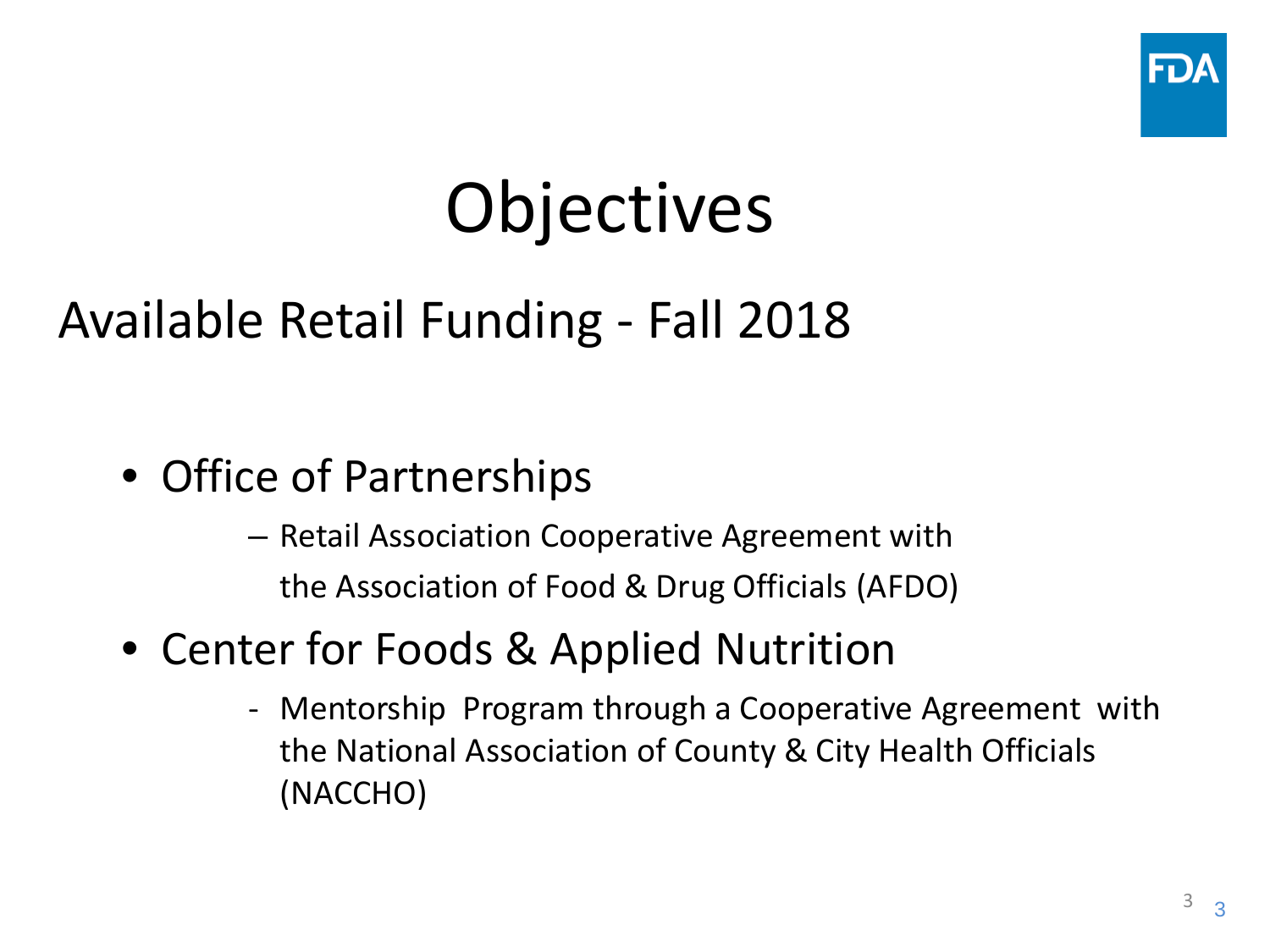

# Retail Association Cooperative Agreement

- The Association of Food & Drug Officials (AFDO) is FDA's cooperative agreement partner
- Successfully managed the Retail Association cooperative agreement for the last 5 years
- Managed 1,521 awards totaling \$6,439,343
- Provides a simple application and reporting process
- 88% of awards to date have gone to local, tribal and territorial jurisdictions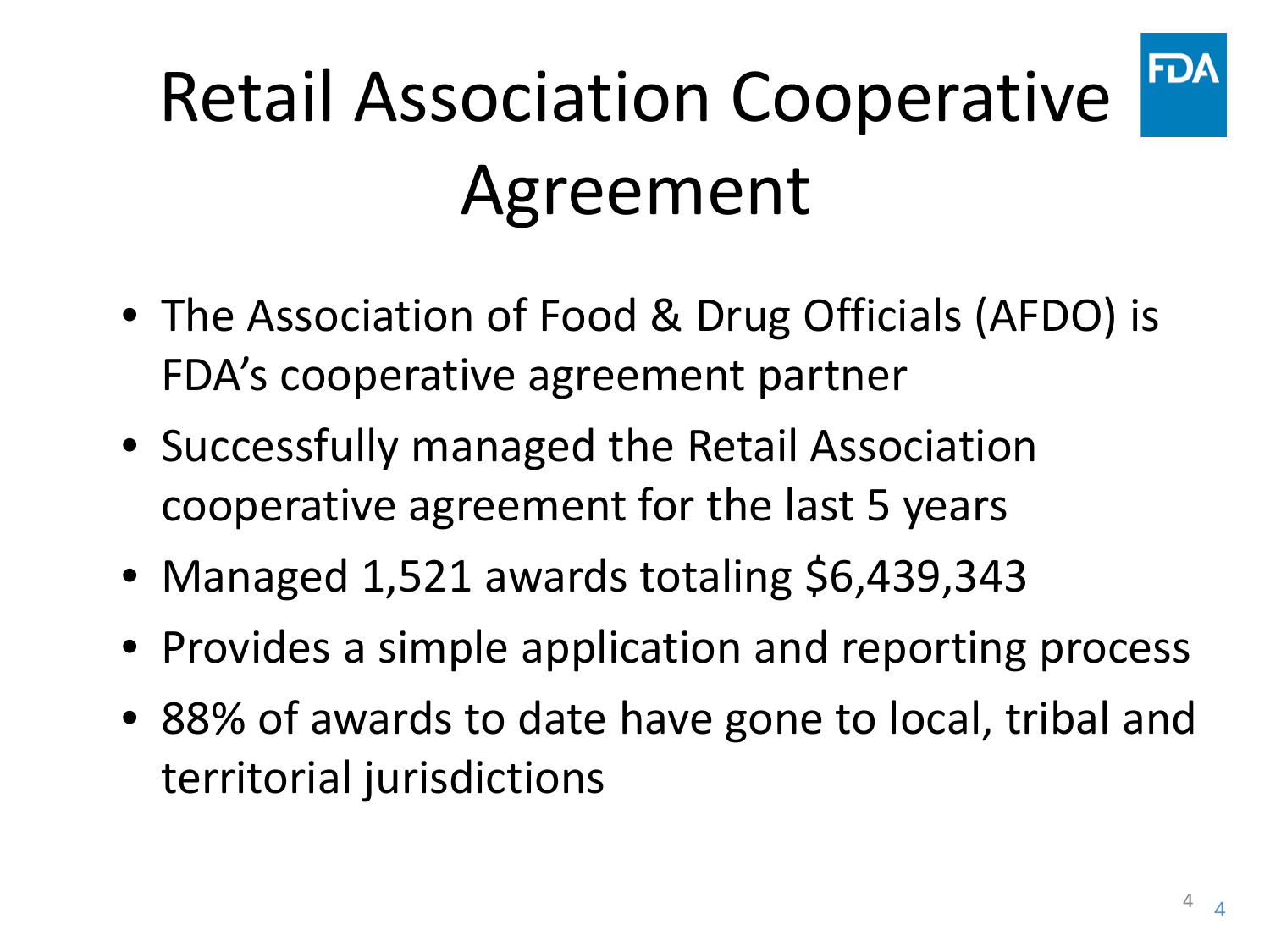

### Retail Association Cooperative Agreement **Fall 2018 Application Period**

- Approximately \$2M available
- Application period:

#### **September 19-October 24, 2018**

• Register your e-mail address to receive updates and reminders: **afdo.org/retailstandards**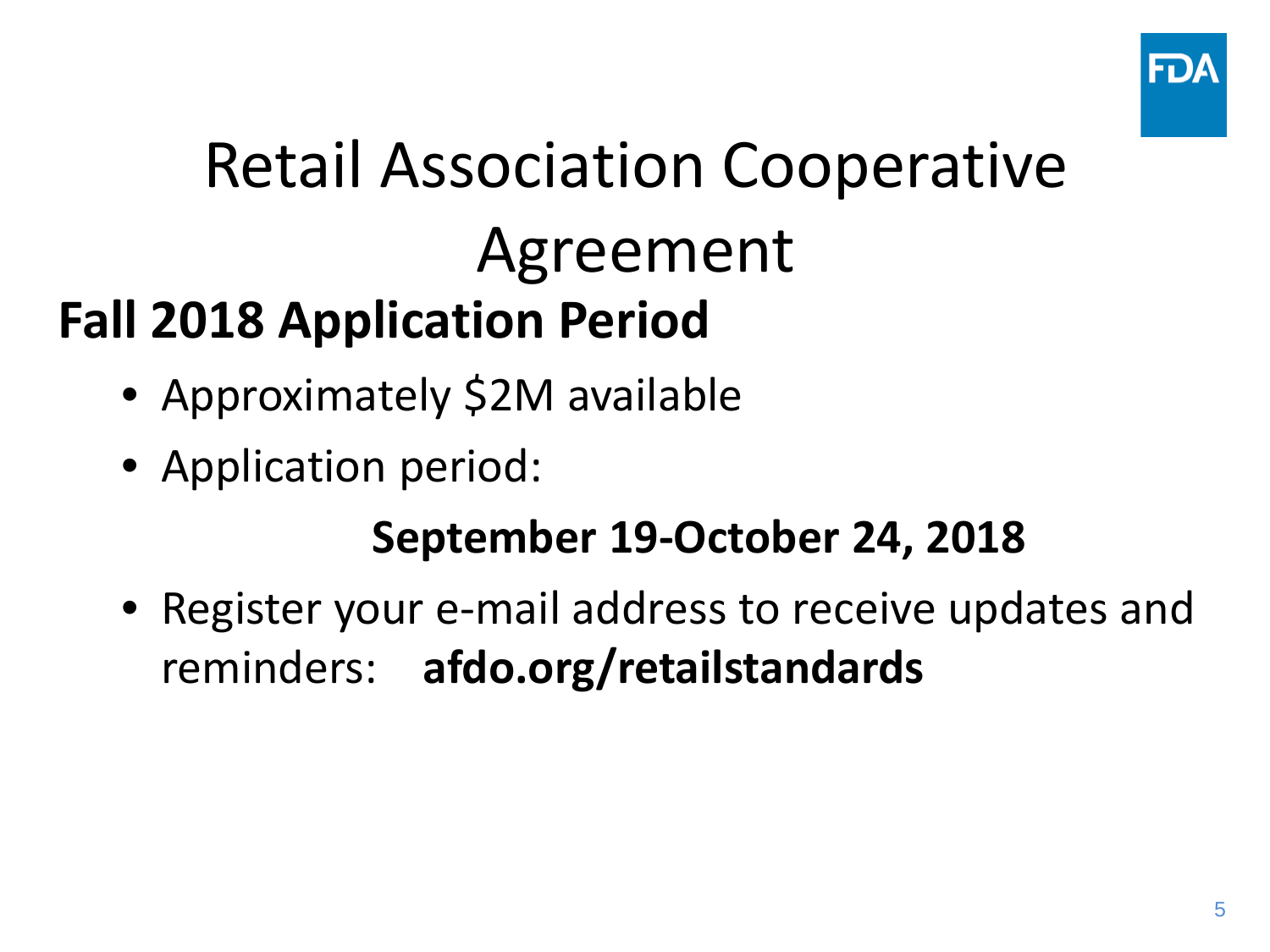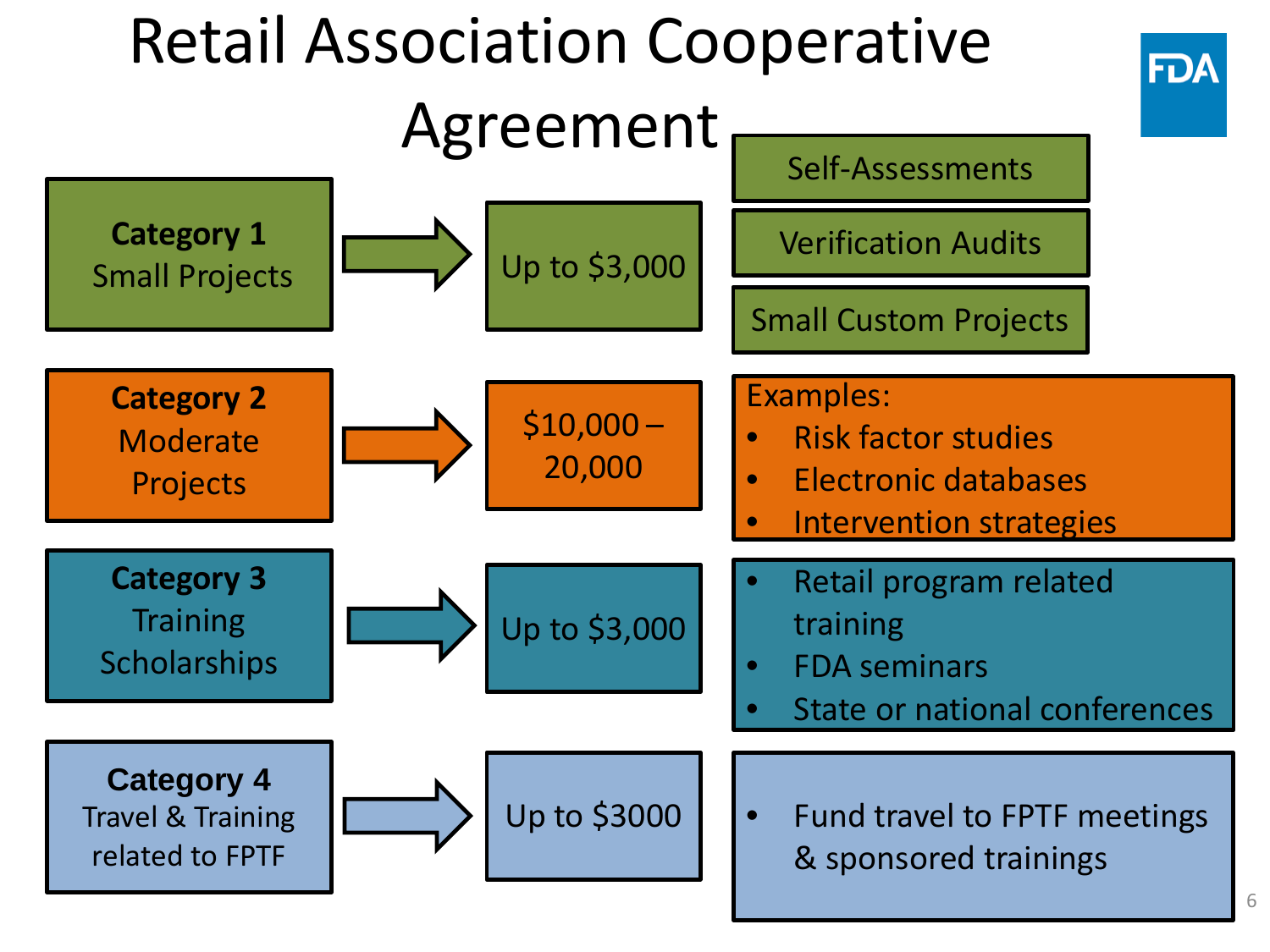

# Retail Association Cooperative Agreement

- Can apply for up to one grant in each category; total of **4** per calendar year
- Can apply even if your program receives funds from other FDA sources (expected outcomes must be different)
- Simple application and reporting process

#### **Eligibility requirements:**

- Must be enrolled in order to apply
- Category 1 Verification Audits & Custom Projects and Category 2 Moderate Projects also require a current Self- Assessment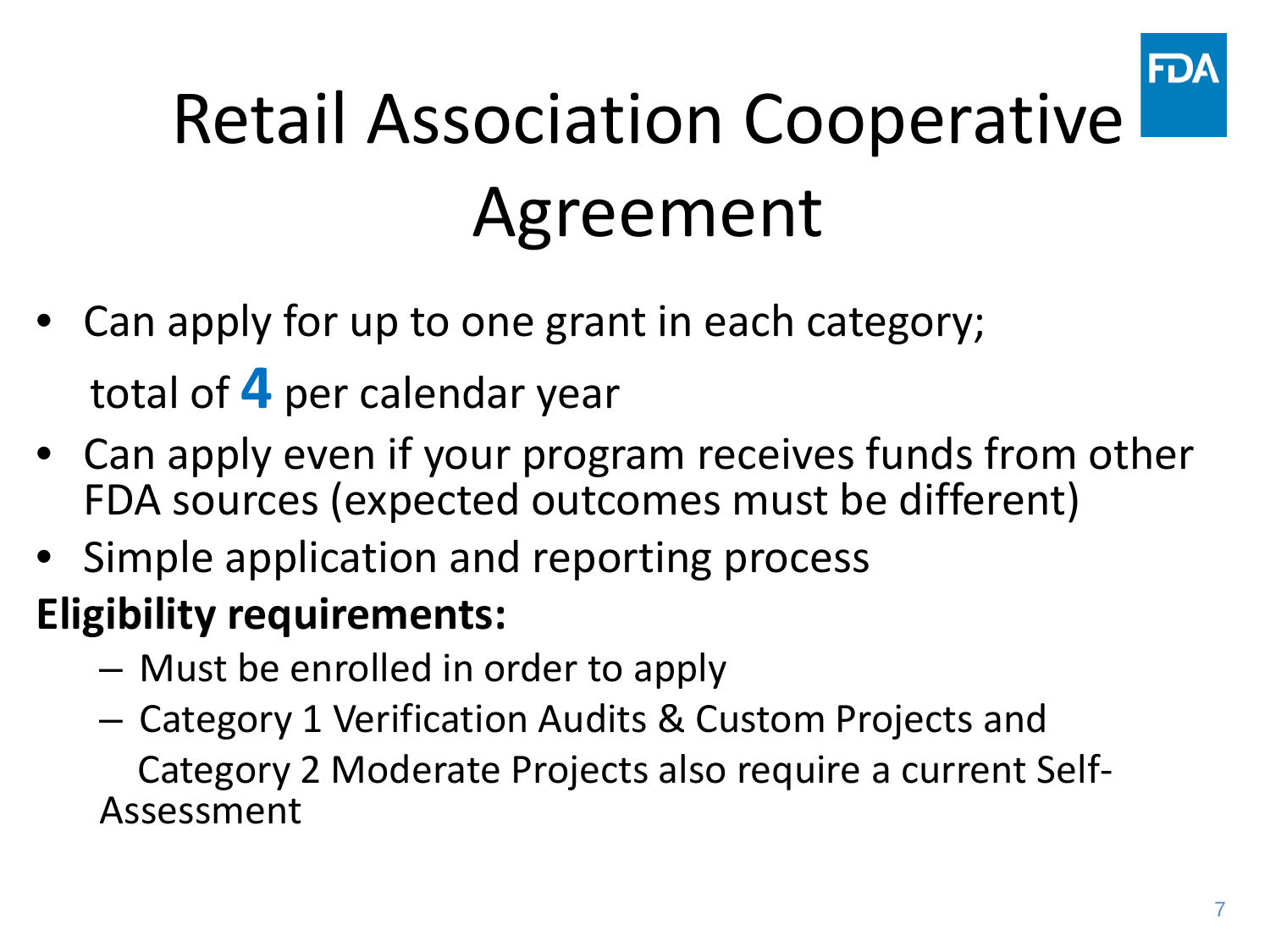

### Mentorship Program

- The National Association of County & City Health Officials (NACCHO) is FDA's cooperative agreement partner
- Successfully managed the Mentorship Program for the last 7 years
- Approximately \$1.6M provided
- 150 participants (mentors and mentees)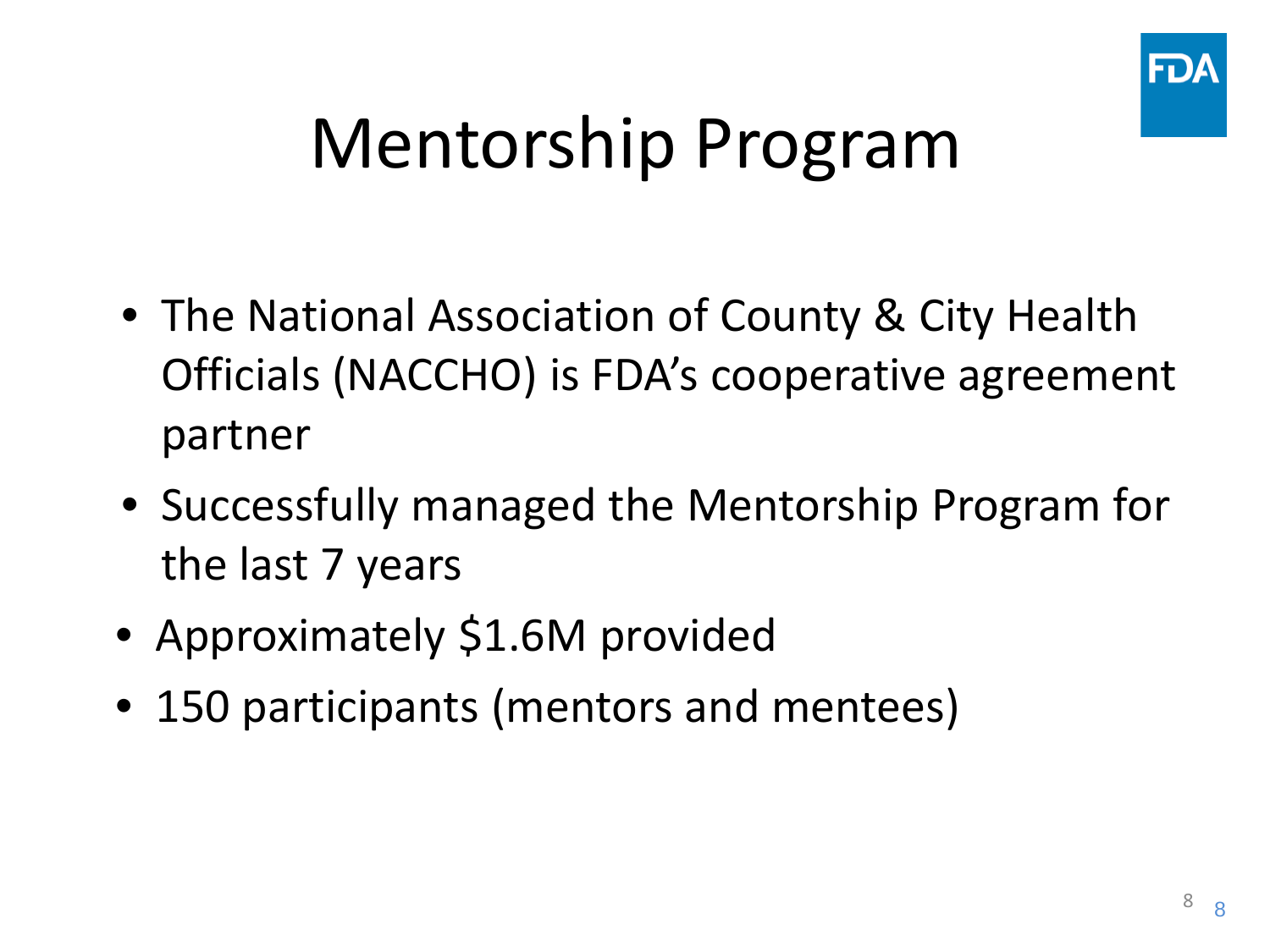

# Mentorship Program

#### **Fall 2018 Application Period**

- Approximately \$200,000 available (subject to availability of funding)
- Accepting applications in **September 2018**
- Applicants are notified and Mentorship Program starts **November 2018**

http://www.naccho.org/programs/ environmental- health/hazards/food-safety

http://www.fda.gov/Food/GuidanceRegulation/ RetailFoodProtection/ProgramStandards/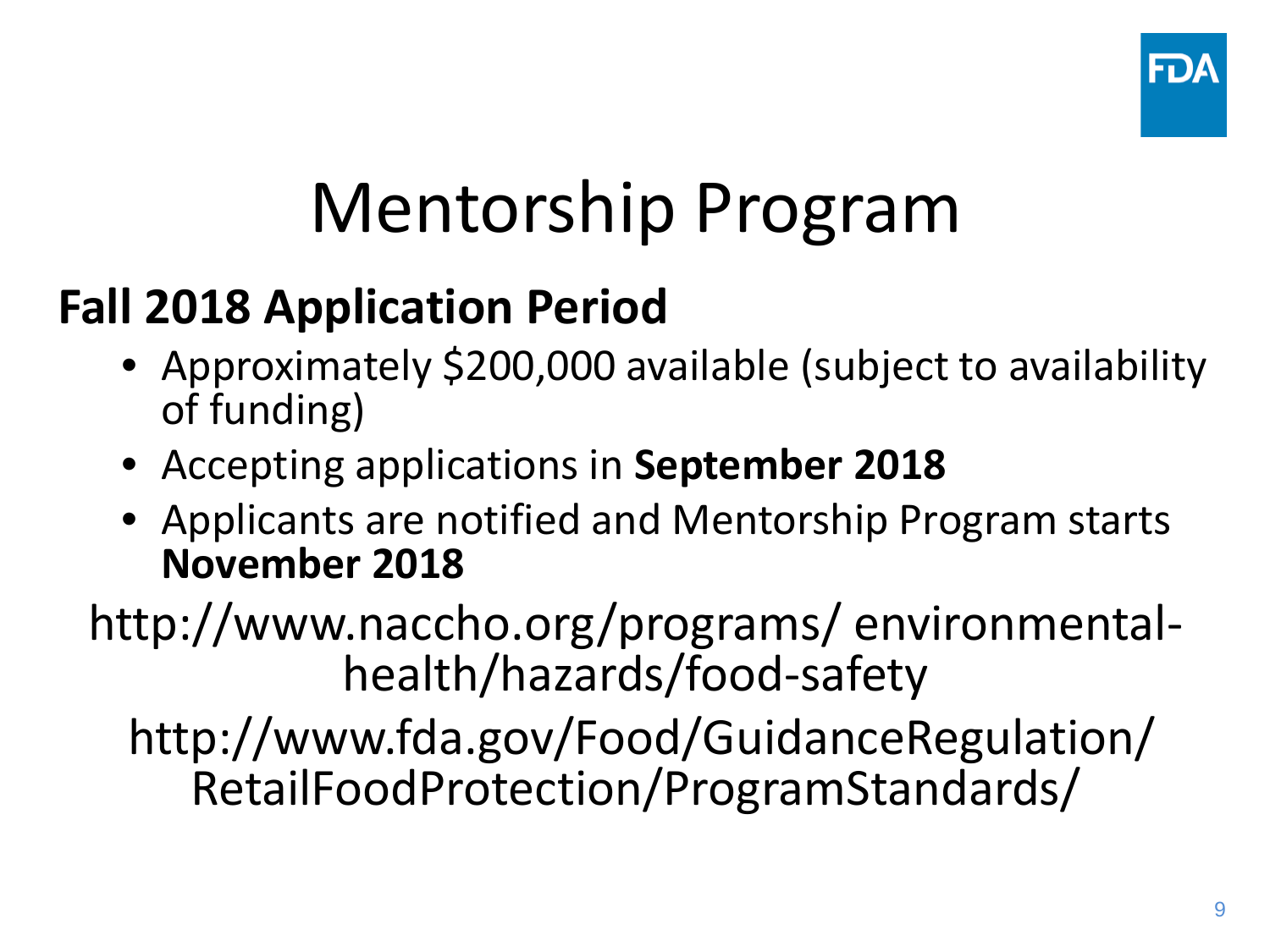

# Mentorship Program

Benefits of Mentorship

- Share sample policies and procedures, resources, and tools with other retail food regulatory programs from across the country
- Learn from other retail food regulatory programs during conference calls and face-to-face meetings
- Network with NACCHO, FDA and other retail food regulatory programs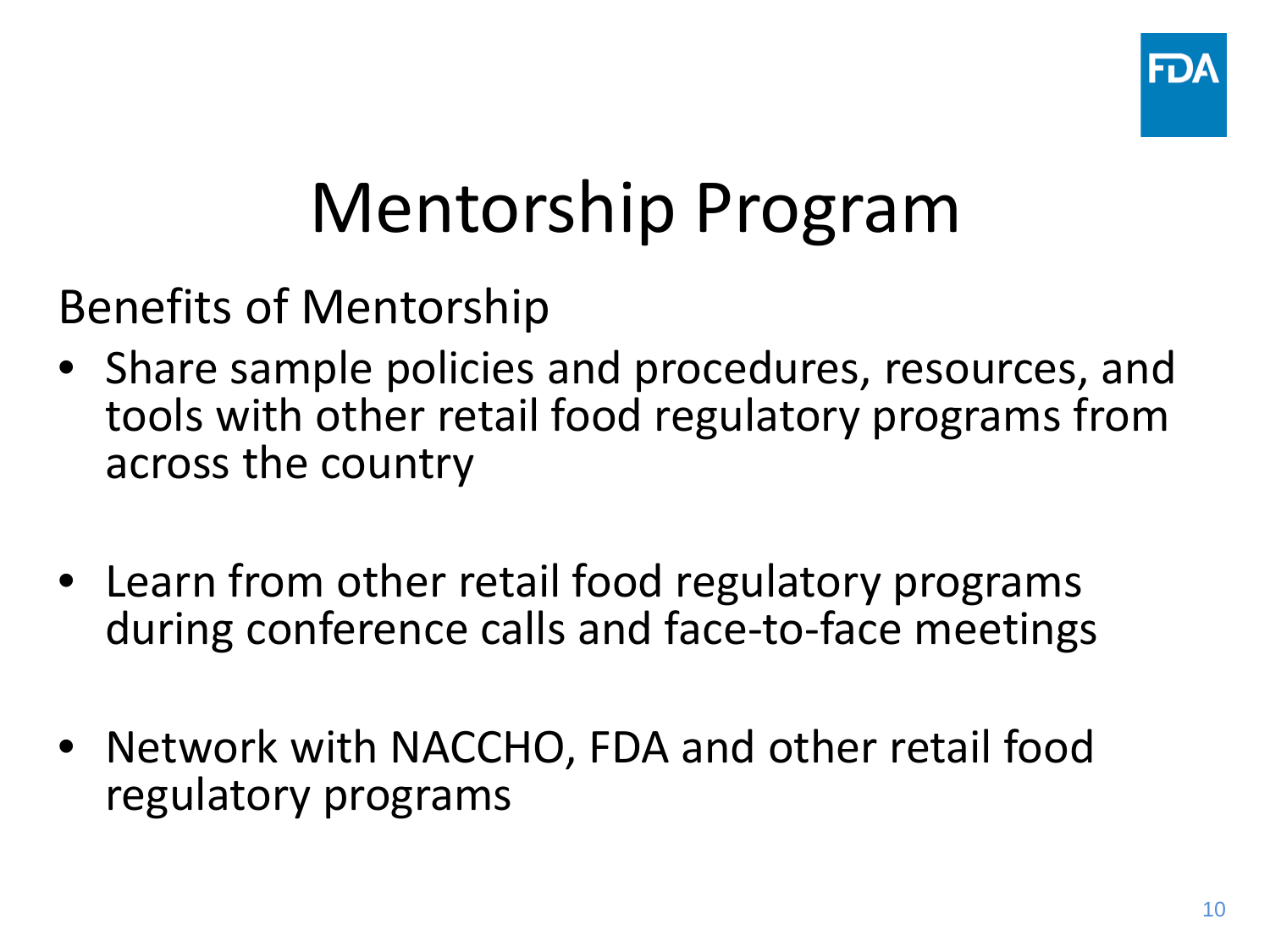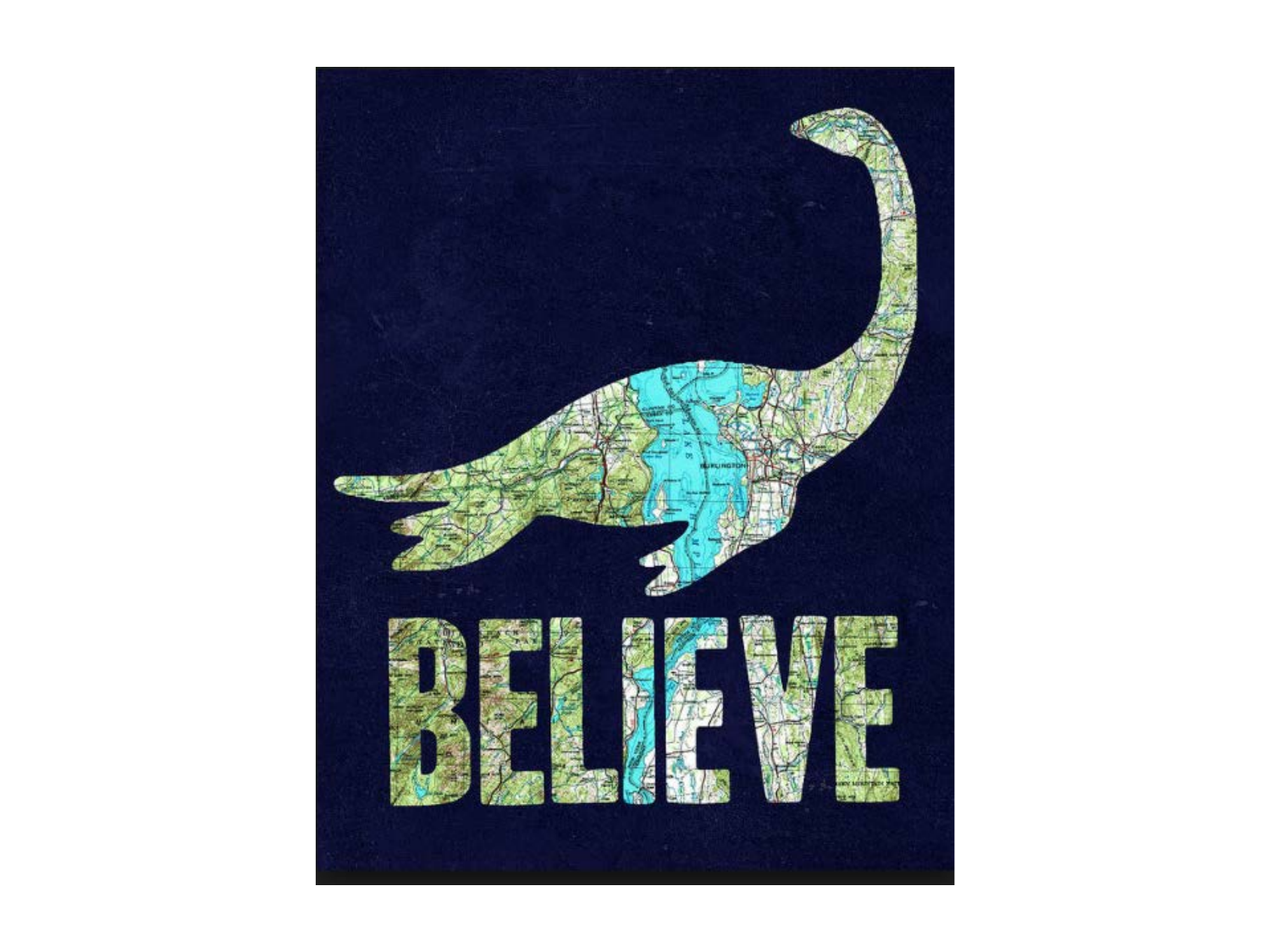

### Feedback

• OP welcomes your feedback on this presentation and any services provided by OP. Any feedback provided to this address will be reviewed by the Director of Office of Partnerships

#### [OP.Feedback@fda.hhs.gov](mailto:OP.Feedback@fda.hhs.gov)

• Feedback on the mentorship program can be sent to: [peter.salsbury@fda.hhs.gov](mailto:peter.salsbury@fda.hhs.gov)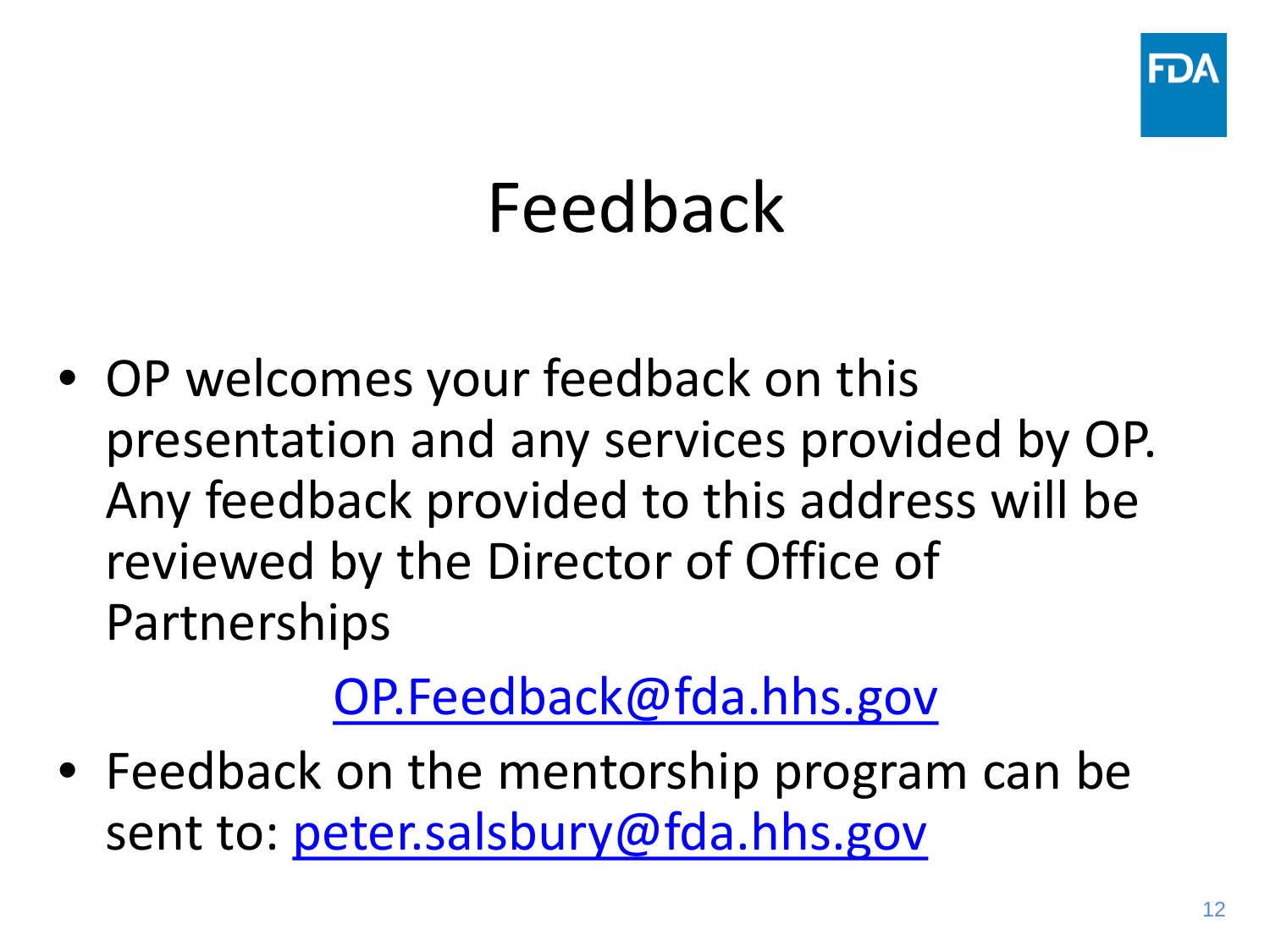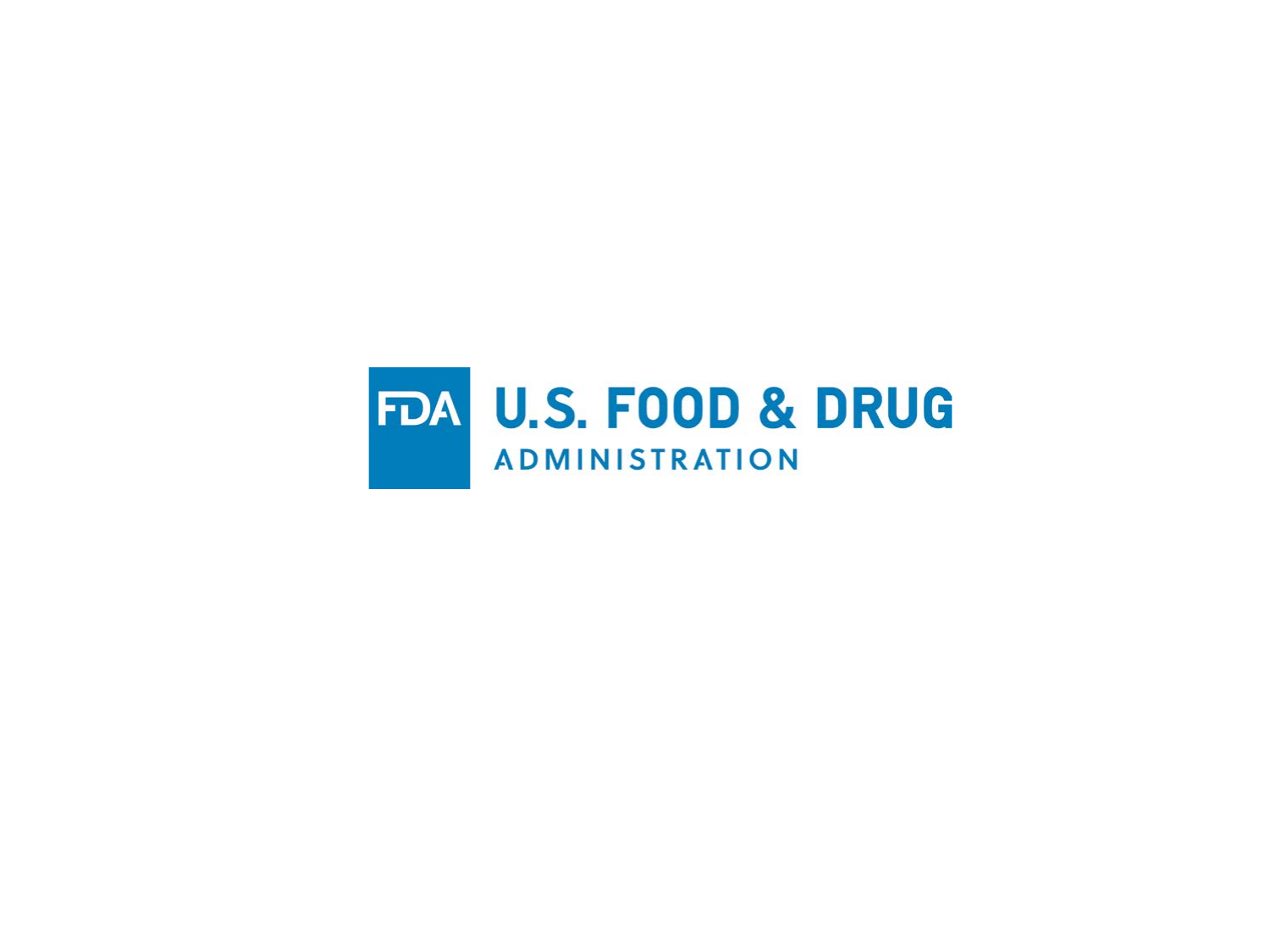### **MONSTER QUEST... YOU CAN** DO IT! **Retail "Speed-Dating" Session**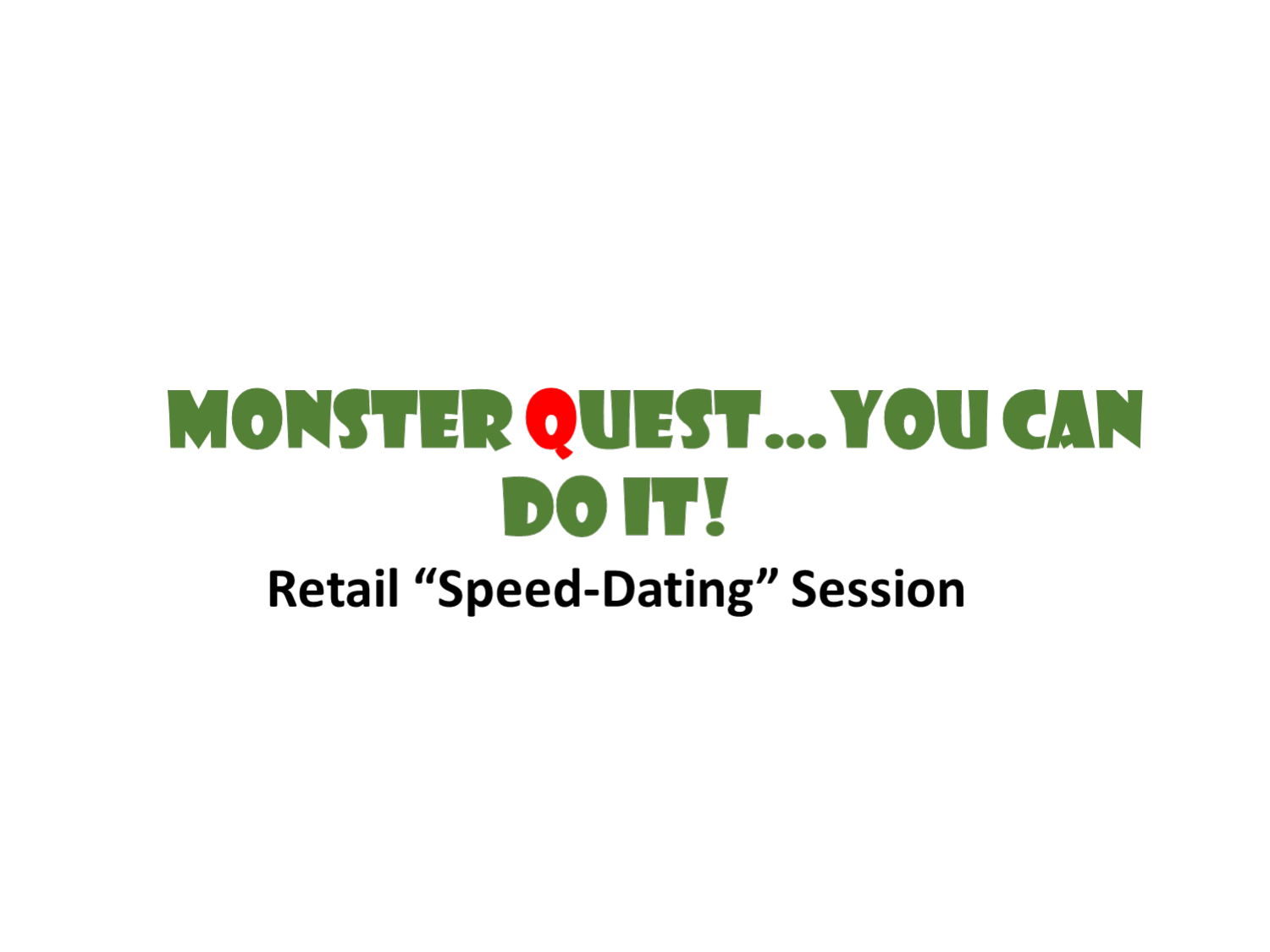### MONSTER QUEST... YOU CAN do it! **Retail "Speed-Dating" Session**

- You will have the opportunity to visit 6 tables in the time we have available
- Each session: 15 minute presentation followed by Q & A
- Move to your next table and quickly settle in!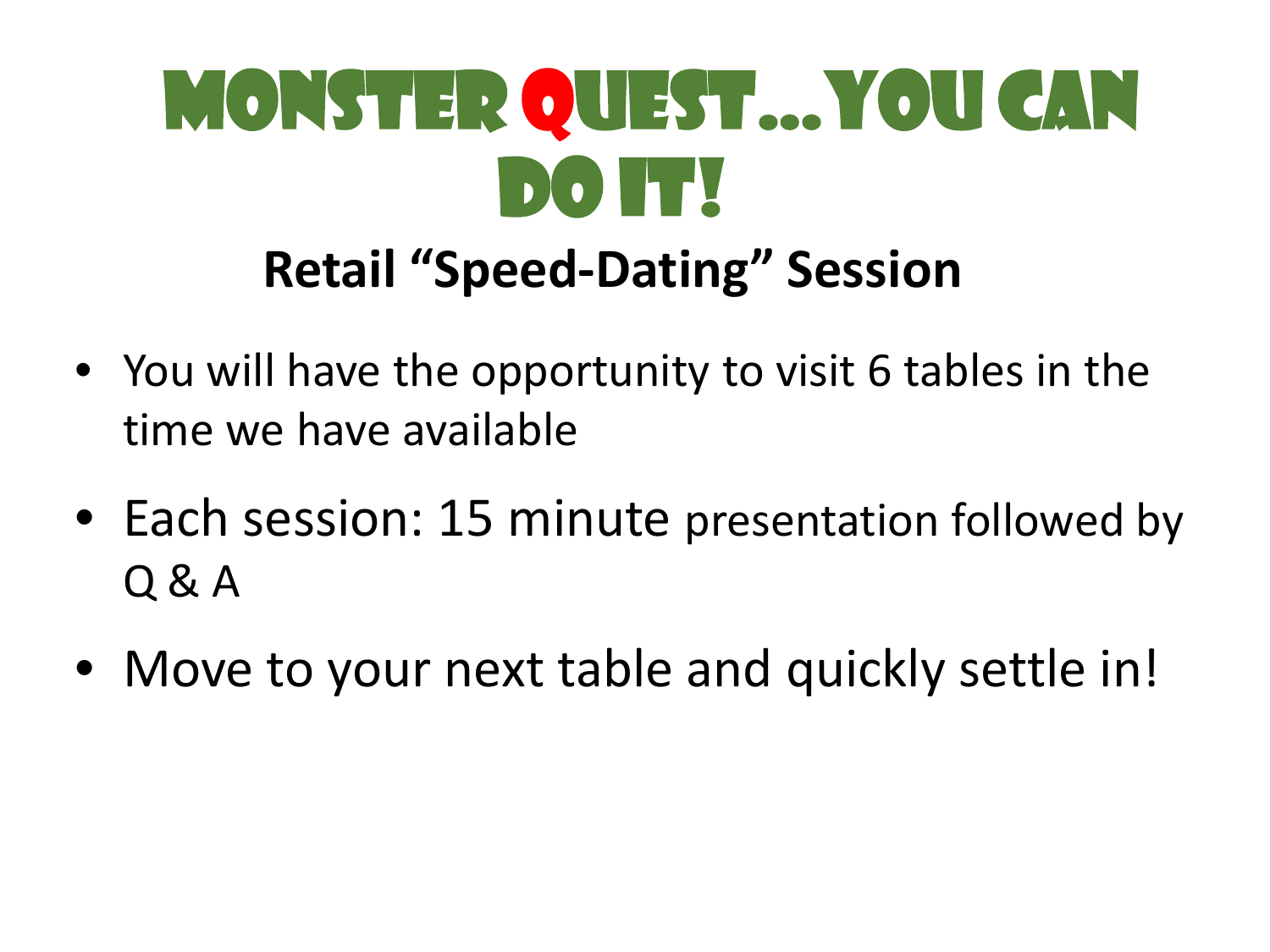# **MONSTER QUEST... YOU CAN DO IT! Retail "Speed-Dating" Session** Table Presenters

Table 1 *"Improve Your Food Protection Program- It's as Easy as P….T….V" Dawn Beck, Associate Director of Public Health, Olmsted County Public Health Services, MN* Table 2 *"Targeting Holding Time and Temperature" Katie Lott, RS, Program Manager, Food & Community Safety, Tacoma- Pierce Health Dept., WA*

Table 3 *"A Two Front War on Risk Factors"*

*Mark Speltz, Chief Inspector, Iowa Department of Inspection & Appeals*

Table 4 *"The Wheelhouse" offering a great selection at low - low prices (free) don't reinvent the wheel – we already have the one you need.*

*Gary Coggins, Environmental Health Manager, New River Health District, VA Dept. of Health*

*Peter Salsbury, Project Manager, FDA/CFSAN/Retail Food Protection Staff, College Park, MD* 16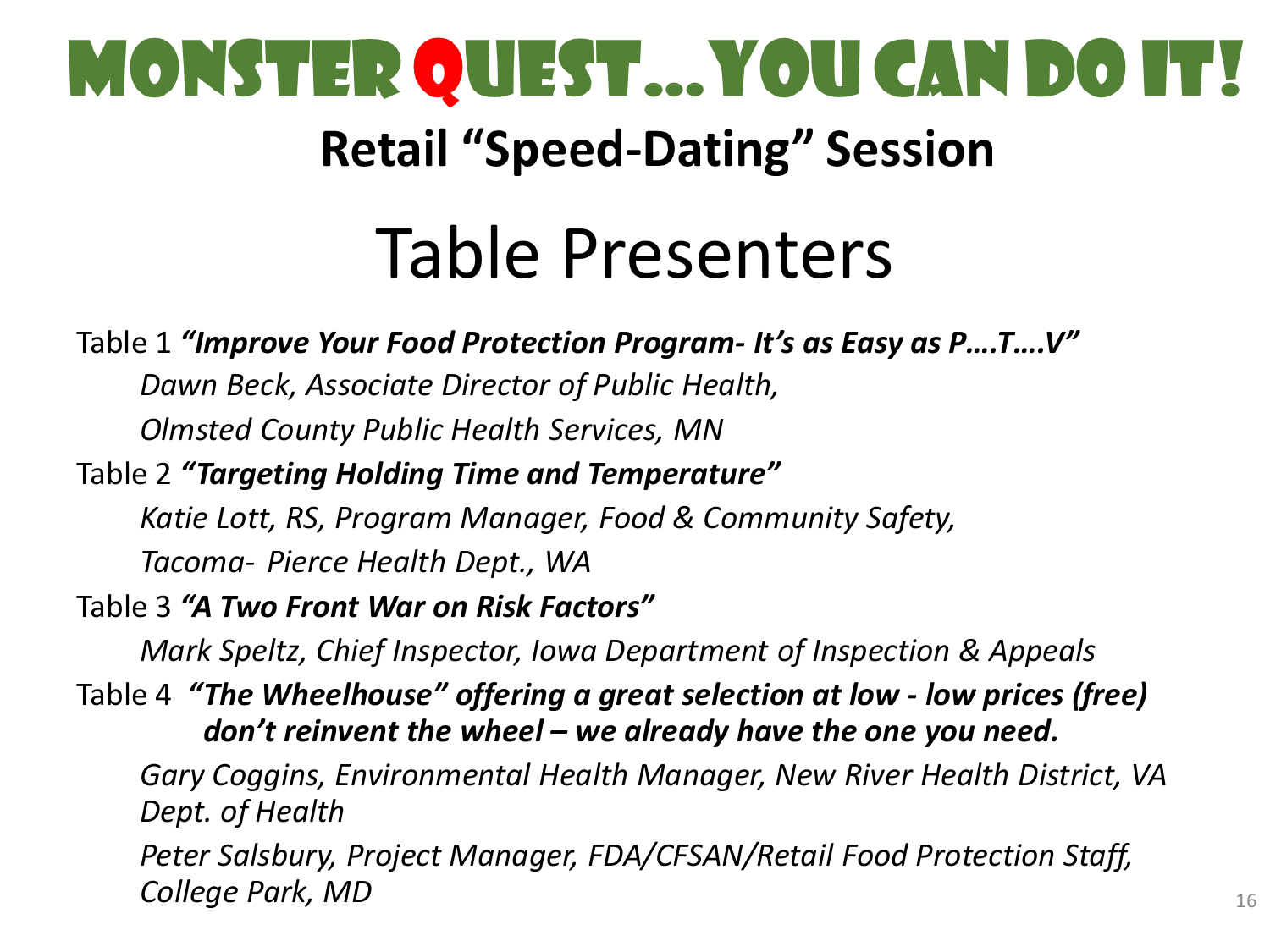# **MONSTER QUEST... YOU CAN DO IT! Retail "Speed-Dating" Session** Table Presenters

#### Table 5 *"UFE's (Unattended Food Establishments) Do Exist!"*

*Adam Inman, Education, Training and Enforcement Manager, Kansas Dept. of Agriculture* 

Table 6 **"***Recall Audit Check - Just in Time Training Module***"**

*Summer Williams, Emergency Response Coordinator,* 

*Florida Dept. of Agriculture & Consumer Services* Table 7 *"Mind the New Gaps in your QA Program - Standard 4" Donna Wanucha, RFS covering NC & SC , U. S. Food & Drug Admin* Table 8 "*Links to Success…..Violation Hyperlinks to Eliminate Hazards" Catherine Feeney, Chief, Center for Food Protection, Rhode Island Department of Health, Providence, RI*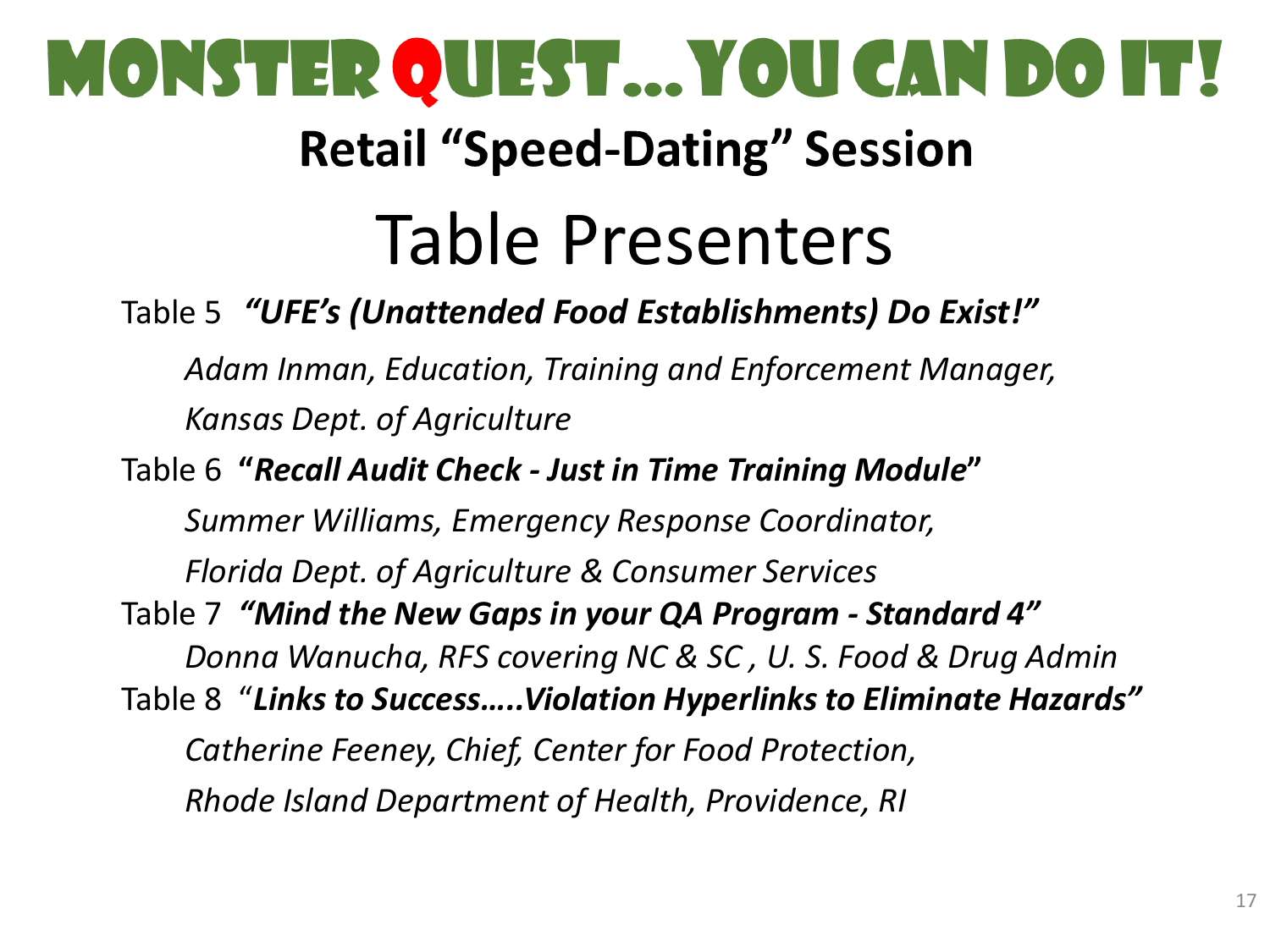### **MONSTER QUEST... YOU CAN DO IT!**

### **Retail "Speed-Dating" Session**

# **Ground Rules**

- 1. Please shut phones off or place in silent mode
- 2. Please split up tables if you have more than one person from your program participating to leverage your time and to give others equal access
- 3. Try to give everyone a chance to ask questions or offer comments
- 4. All questions are good questions but please stick to the area being covered
- 5. It's ok to disagree, but please do it respectfully
- 6. Please listen during presentation as well as during Q&A try to refrain from side discussions
- 7. Honor time schedule when you are instructed to move to the next table, please move quickly and settle in